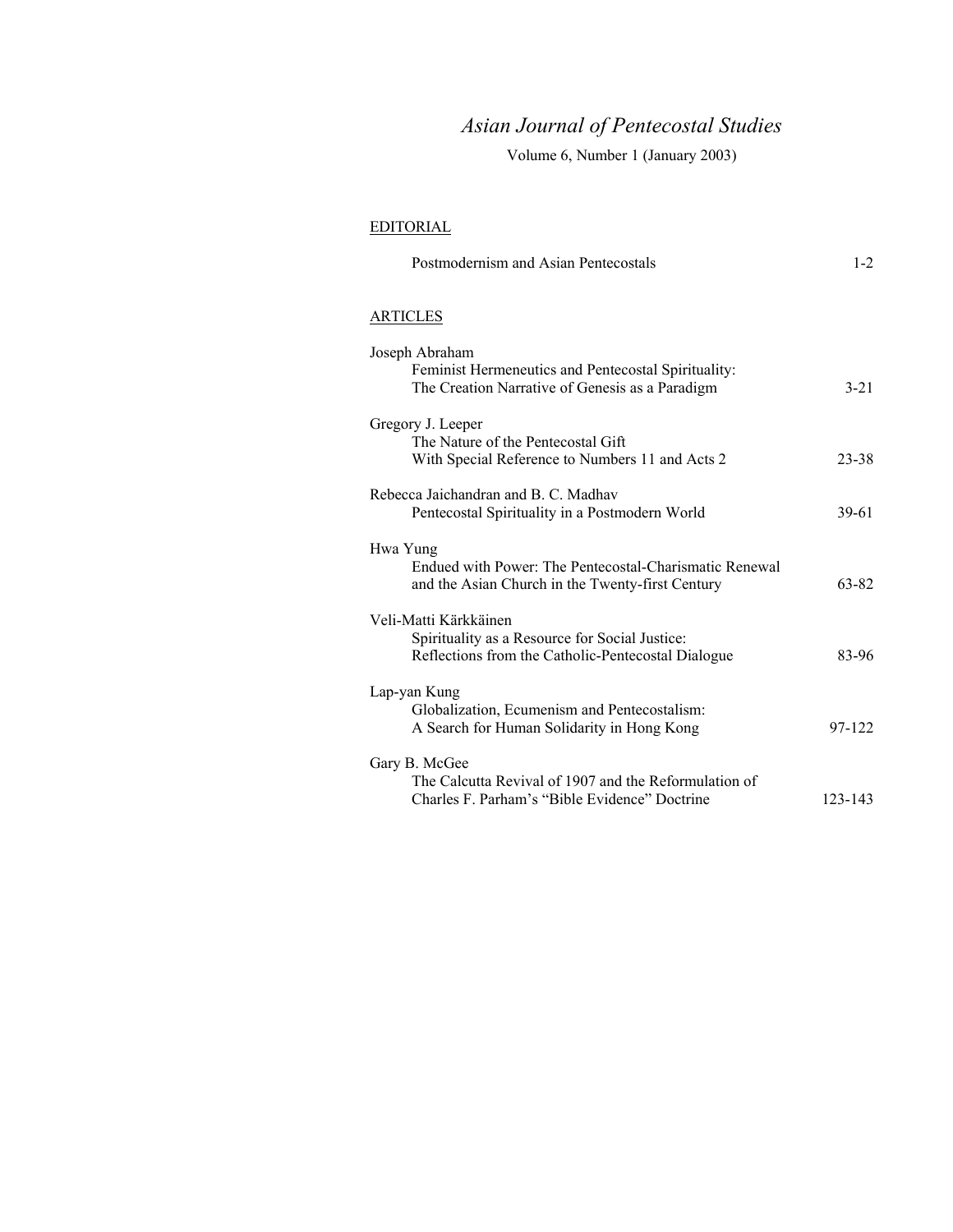## BOOK REVIEWS

| William W. Menzies: Review of <i>The New International</i><br>Dictionary of Pentecostal and Charismatic Movements | 145-147 |
|-------------------------------------------------------------------------------------------------------------------|---------|
| William W. Menzies: Review of A Church on Fire:<br>The Story of the Assemblies of God of Papua New Guinea         | 148-149 |
| IDEX: 1998-2002                                                                                                   |         |
| Table of Contents<br>$\mathbf{1}$                                                                                 | 151-156 |
| Author Index<br>2                                                                                                 | 156-161 |
| Article Index<br>$\mathcal{E}$                                                                                    | 161-165 |
| <b>Book Review Index</b><br>4                                                                                     | 165-166 |
|                                                                                                                   |         |
| TORS<br>R I BLI                                                                                                   | 167-168 |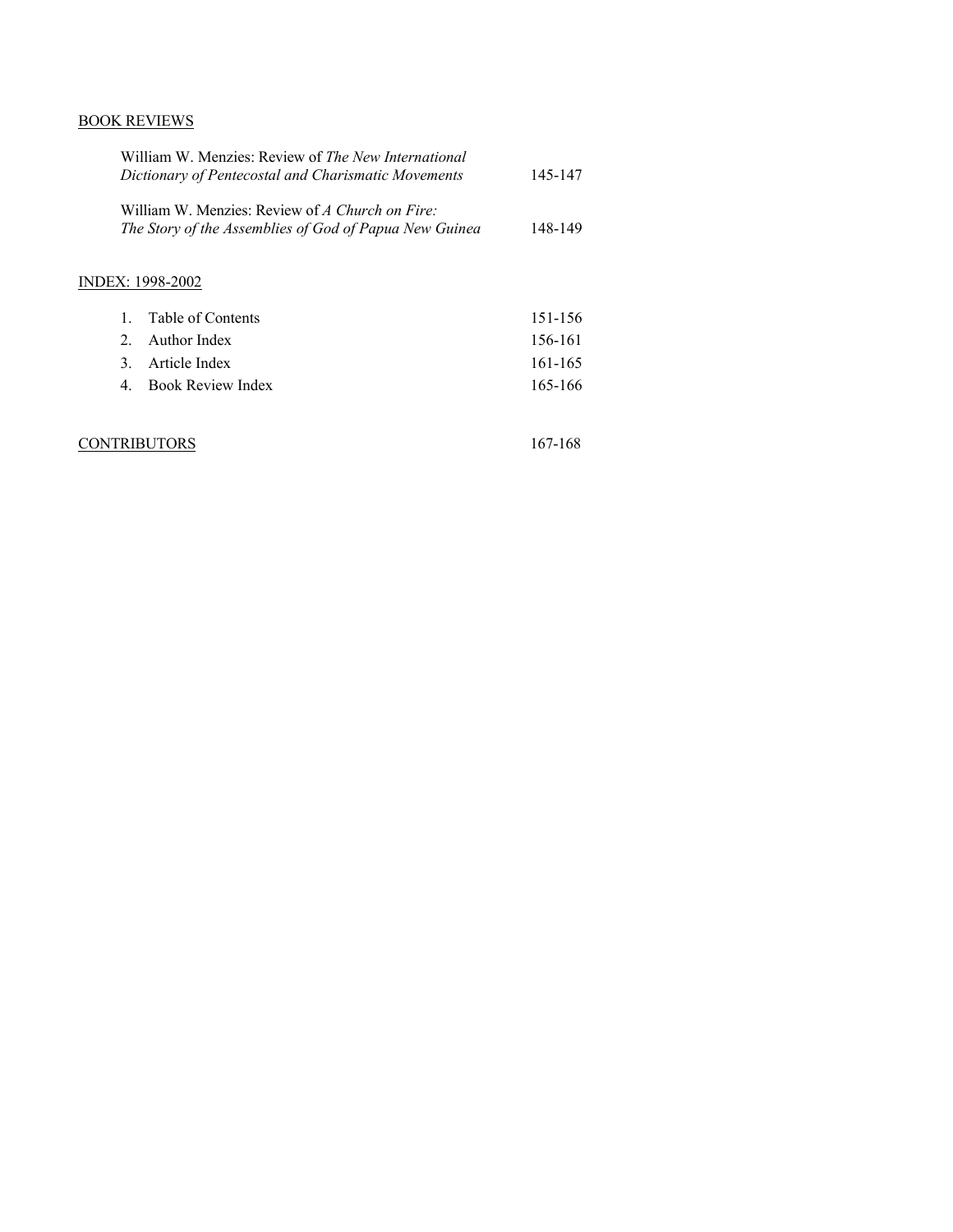*Asian Journal of Pentecostal Studies*  ISSN 0118-8534 Vol. 6, No. 1 (January 2003)

Editors William W. Menzies and Wonsuk Ma

Editorial Board: Simon Chan (Trinity Theological College, Singapore), Paul Elbert (Church of God Theological Seminary, USA), Gordon D. Fee (Regent College, Canada), Robert P. Menzies (Asia Pacific Theological Seminary, Philippines), Russell P. Spittler (Fuller Theological Seminary, USA), Vinson Synan (Regent University, USA), Yeow Choo Lak (Association of Theological Education in South East Asia, Philippines)

Editorial Assistance (for this issue): Kathy Baxter (proofreading), Noriyuki Miyake (subscription)

*ASIAN JOURNAL OF PENTECOSTAL STUDIES* is published twice per year (January and July) by the Faculty of Asia Pacific Theological Seminary, P.O. Box 377, Baguio City 2600, Philippines. Part or whole of the current and previous issues may be available through Internet (http://www.apts.edu/ajps). Views expressed in the *Journal* reflect those of the authors and reviewers, and not the views of the editors, the publisher or the participating institutions.

#### © *Asia Pacific Theological Seminary, 2003*

Copyright is waived where reproduction of material from this *Journal* is required for classroom use or course work by students.

PARTICIPATING INSTITUTIONS: Educational or research institutions that are interested in participating in the *Journal* ministry are encouraged to write to the *Journal* office. The following are participating institutions of the *Journal*:

*Asian Seminary for Christian Ministry*, Makati, Philippines (Dr. Charles W. Quinley)

*Assemblies of God Bible College*, Singapore (Rev. Weldyn Hougher) *Central Bible College,* Tokyo, Japan (Dr. Koichi Kitano) *Harvest Bible College*, Melbourne, Australia (Dr. Kameel Majdali) *Korea Gospel Theological Seminary*, Taejon, Korea (Dr. Yeol-Soo Eim) *International Theological Institute*, Seoul, Korea (Dr. Sam-Hwan Kim) *Sekolah Tinggi Teologi Satybhakti*, Malang, Indonesia (Rev. Manase Rumkeny) *Southern Asia Bible College*, Bangalore, India (Dr. Ivan Satyabrata)

THE *JOURNAL* SEEKS TO PROVIDE A FORUM: to encourage serious theological thinking and articulation by Pentecostals/Charismatics in Asia; to promote interaction among Asian Pentecostals/Charismatics and dialogue with other Christian traditions; to stimulate creative contextualization of the Christian faith; and to provide a means for Pentecostals/Charismatics to share their theological reflection.

(Continue on back inside cover)